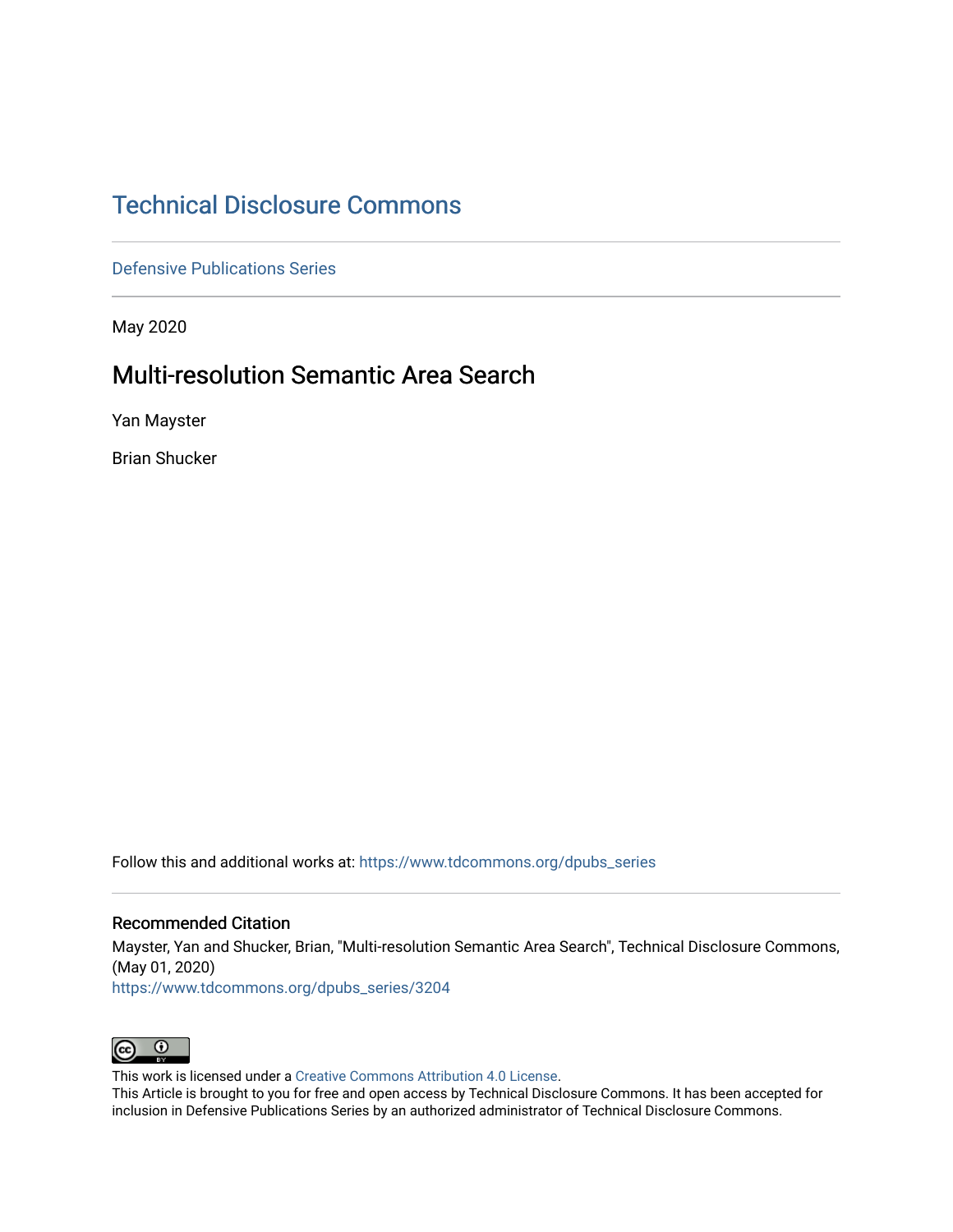## **Multi-resolution Semantic Area Search**

#### ABSTRACT

There are situations where people want to find geographic locations or areas that are similar to a given area, e.g., in terms of its urban or natural features, types of buildings, parks, views, suitability for particular lifestyles or purposes, etc. This disclosure utilizes machine learning techniques to provide answers to the general question "where can I experience life similarly (e.g., to where I am now)?" by providing strong clues about nearby areas that may be of interest to the person conducting the search.

## KEYWORDS

- Semantic search
- Image search
- Multi-resolution search
- Geographical search
- Spatial index
- Machine learning
- Embeddings

#### BACKGROUND

There are situations where people want to find geographic locations or areas that are similar to a given area, e.g., in terms of its urban or natural features, types of buildings, parks, views, general suitability for particular lifestyles or purposes, etc. For example, a person shopping for a home may like a given area that has the kind of homes and city layout that they like, e.g., the proximity of a dog park, the relative remoteness of busy highways and thoroughfares; yet that area may not fit their other criteria of being close to their work location.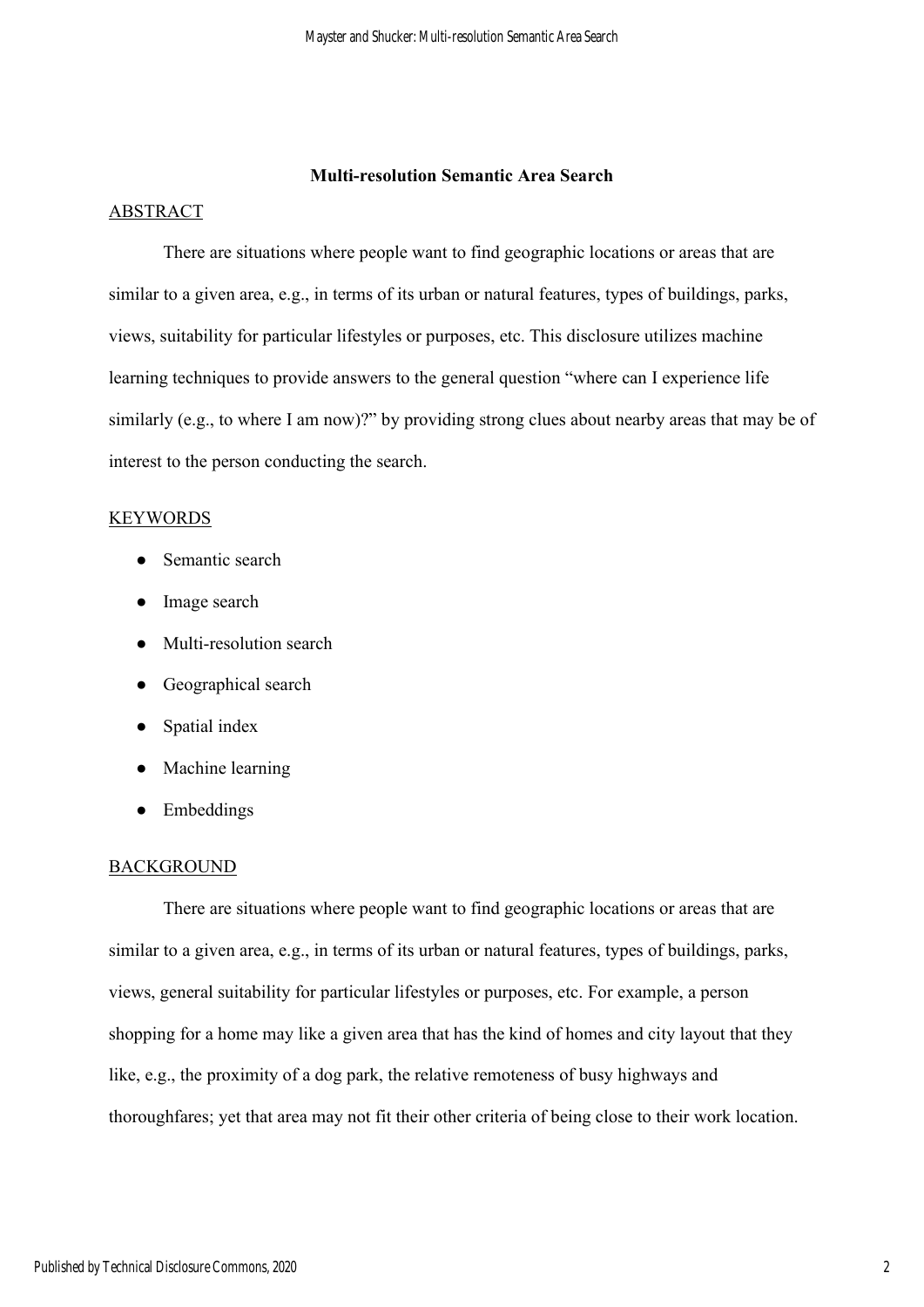A natural question they may have is "are there neighborhoods like this one within X miles of my work location?"

As another example, a person may seek neighborhoods that support their lifestyle, e.g., one oriented towards rowing sports, and thus seek neighborhoods of a particular profile, e.g., must have parks with lakes, a river, etc. A tourist may enjoy a location due to the views it affords of nature or buildings, and may pose a question about whether there are other areas nearby that are similar and thus worth visiting too. Most generally, the question may be formulated as "where can I experience life similarly (e.g., to where I am now)?"

# *On embeddings*

In the context of machine learning, embeddings are learned continuous vector representations of discrete variables. An image is just such a discrete variable represented in the high dimensional space of width×height×number of channels dimensions. A 64-dimensional or 128-dimensional embedding of an image is a low-dimensional representation of the image, in which each dimension represents some machine-learned feature. The machine-learned feature is not typically related to any specific semantics. Thus, an embedding is a vector in an *N*dimensional space, usually with the values between 0.0 and 1.0 in each dimension, the entire embedding space being the surface or the volume of a unit sphere in that space.

A machine-learning algorithm trains the embedding model such that when all dimensions of the resulting vectors are taken together, any two sufficiently close embedding vectors will exhibit similarity in terms of shapes, colors, spacing between shapes, and more general visual patterns in the corresponding images. Additionally, the model designer can enumerate image features of interest and train the model to cluster these features together in the embedding space.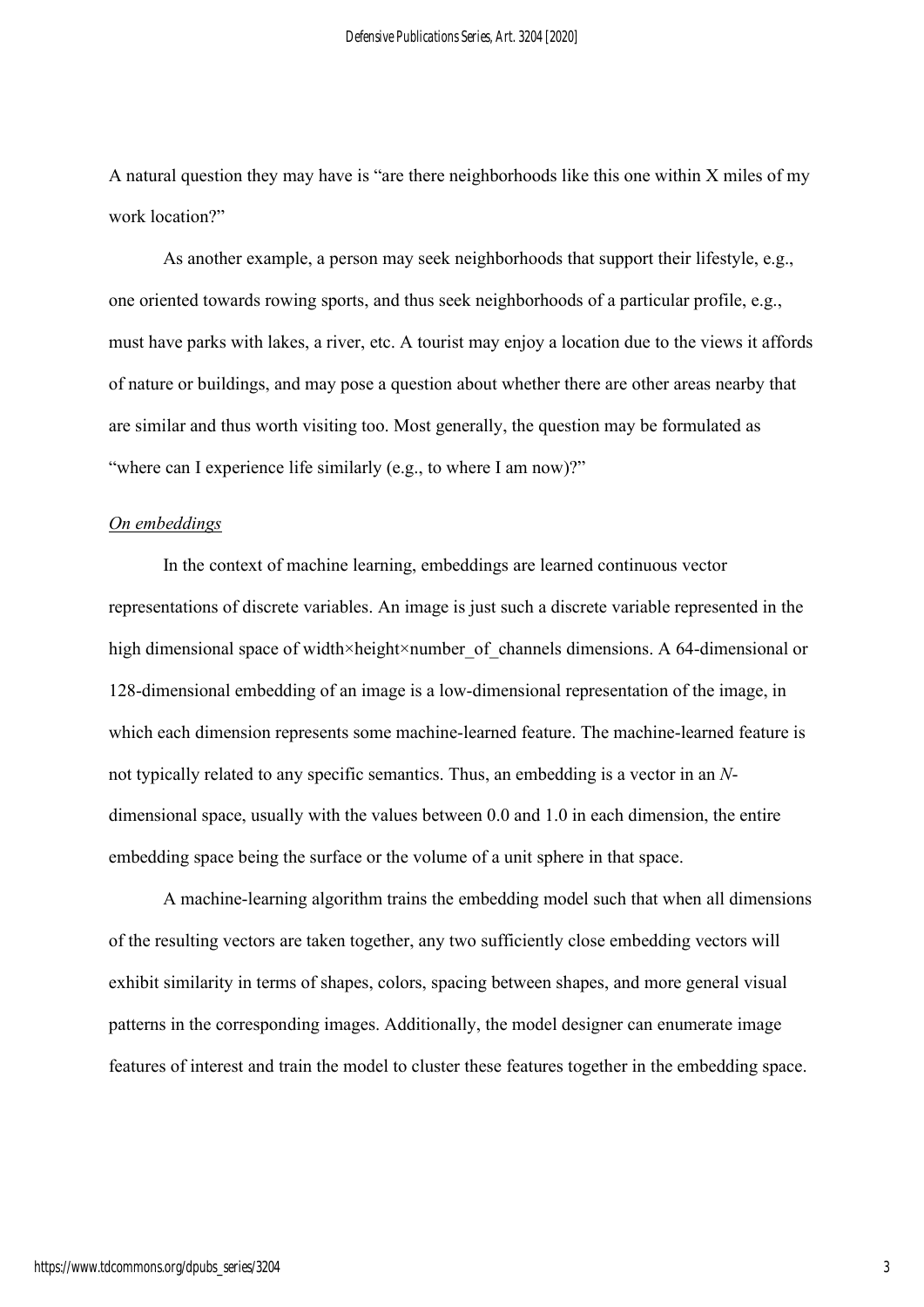The distance between a pair of embedding vectors is usually measured as the cosine of the angle between them (the normalized dot product).

#### DESCRIPTION

This disclosure describes machine learning techniques to provide answers to the abovementioned question "where can I experience life similarly (e.g., to where I am now)?" by providing strong clues about nearby areas that may be of interest to the person conducting the search.



**Fig. 1: Generating embeddings of multi-resolution images of a point on the earth's surface**

Per the techniques, illustrated in Fig. 1, aerial and satellite imagery (102) of the earth's surface is resampled at *N* different zoom levels and is divided into sub-images or tiles on grids at each zoom level. In this manner, a point on the earth's surface is associated with a stack of nested tiles of differing sizes, e.g., with the lowest level corresponding to the size of an individual building and the highest level to that of a county or equivalent. For each zoom level, a machine learning model (104) is trained to output an embedding vector (106) for each tile such that tiles that depict areas with feature similarities are clustered together.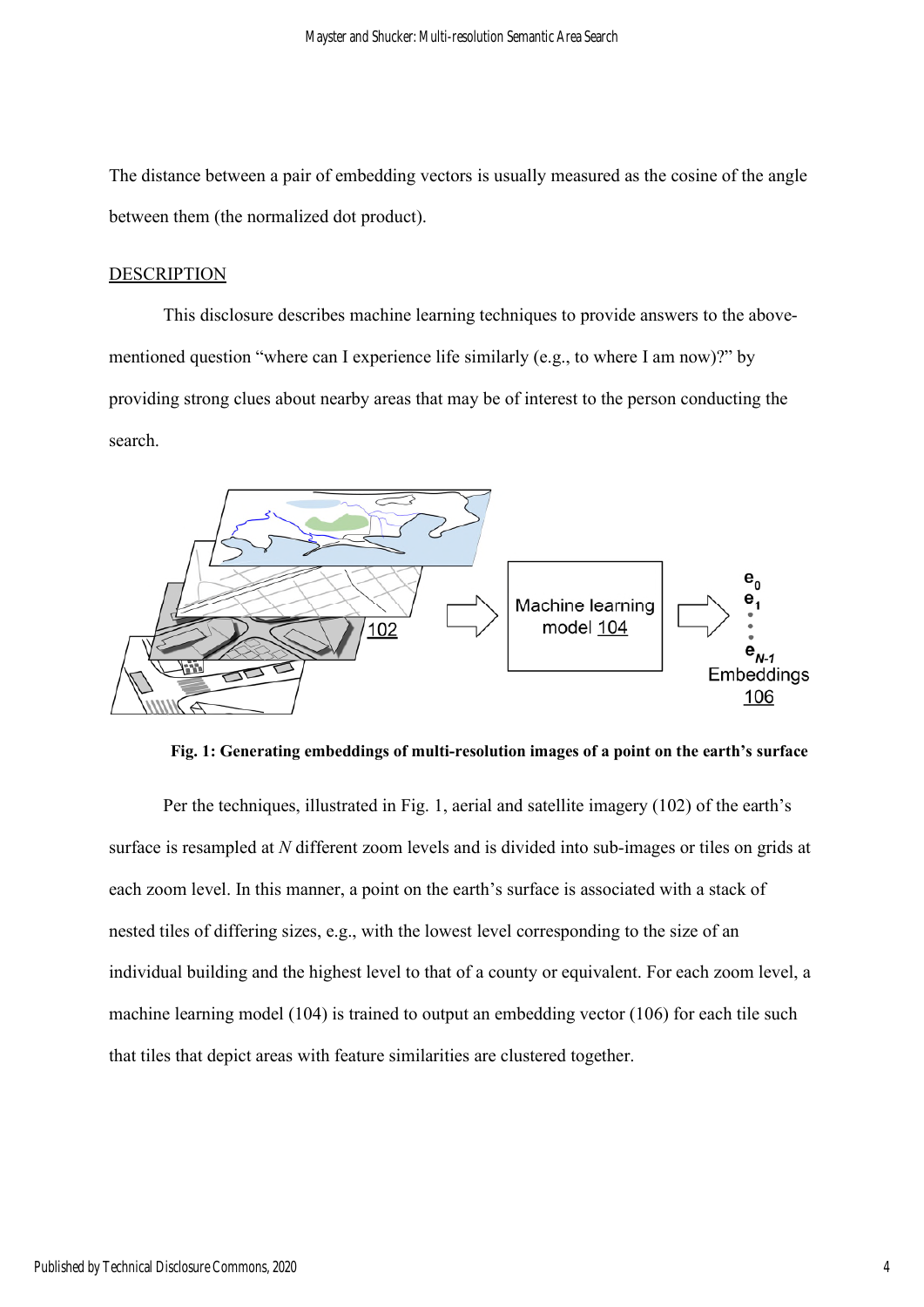

**Fig. 2: Creating embeddings of features of interest** 

As illustrated in Fig. 2, large numbers of images that include particular features of interest, e.g., tennis courts, water bodies, shopping malls, busy highways, etc. are obtained and their embedding values computed for tiles at each zoom level (or the zoom level that is the most appropriate for that type of semantic feature). Embeddings of images of a given feature, e.g., tennis court (**t**), water body (**w**), highway (**h**), etc., of interest are clustered in embeddings space, and the regions of clustering are identified as such.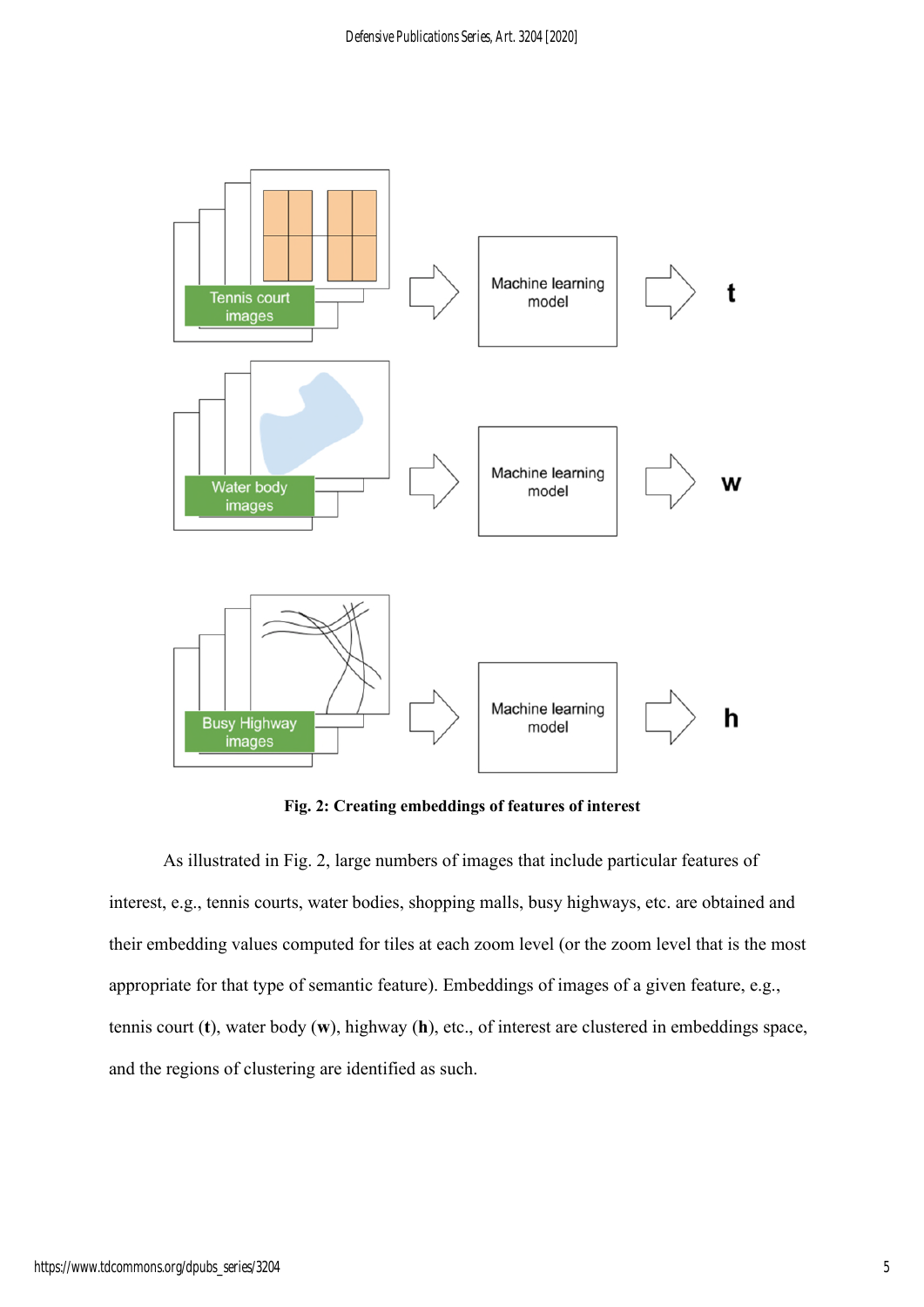The embedding space **e0, e1, … e***N-1* (Fig. 1) is analyzed by identifying neighborhoods (epsilon-balls in mathematical terms) of the points that correspond to images with known semantic features of interest. Other images are likely to depict these features, e.g., tennis court, if their embeddings fall into one of these regions. Effectively, a dictionary of typically desired features is created in embedding space that maps to different lifestyles or experiences.

| $\mathbf{e}_\theta$ | { $t(0.9)$ ; $w(0.5)$ ; h(0.1),  }       |  |
|---------------------|------------------------------------------|--|
| $e_1$               | { $t(0.95)$ ; $w(0.09)$ ; $h(0.05)$ ,  } |  |
| $e_{N-1}$           | { $t(0.95)$ ; $w(0)$ ; $h(0)$ ,  }       |  |

**Fig. 3: Assigning lifestyle scores at each zoom level** 

Each tile at each zoom level is assigned a "lifestyle" score for each specific lifestyle, based on the number of different features detected and the degree of similarity (e.g., as measured by cosine distance) versus known examples of such features in the contained tiles at the same or lower zoom levels. For example, as illustrated in Fig. 3, at a relatively zoomed-out level ( $e_0$ ), the image matches for tennis court (**t**) with a score of 0.9, water-body (**w**) with a score of 0.5, busy highway (**h**) with a score of 0.1, etc. As the zoom level increases, the tennis court feature gains prominence. Note that a single tile, though it has a single embedding value at its zoom level, may match multiple features (because of overlaps in embedding space) at different distances/costs.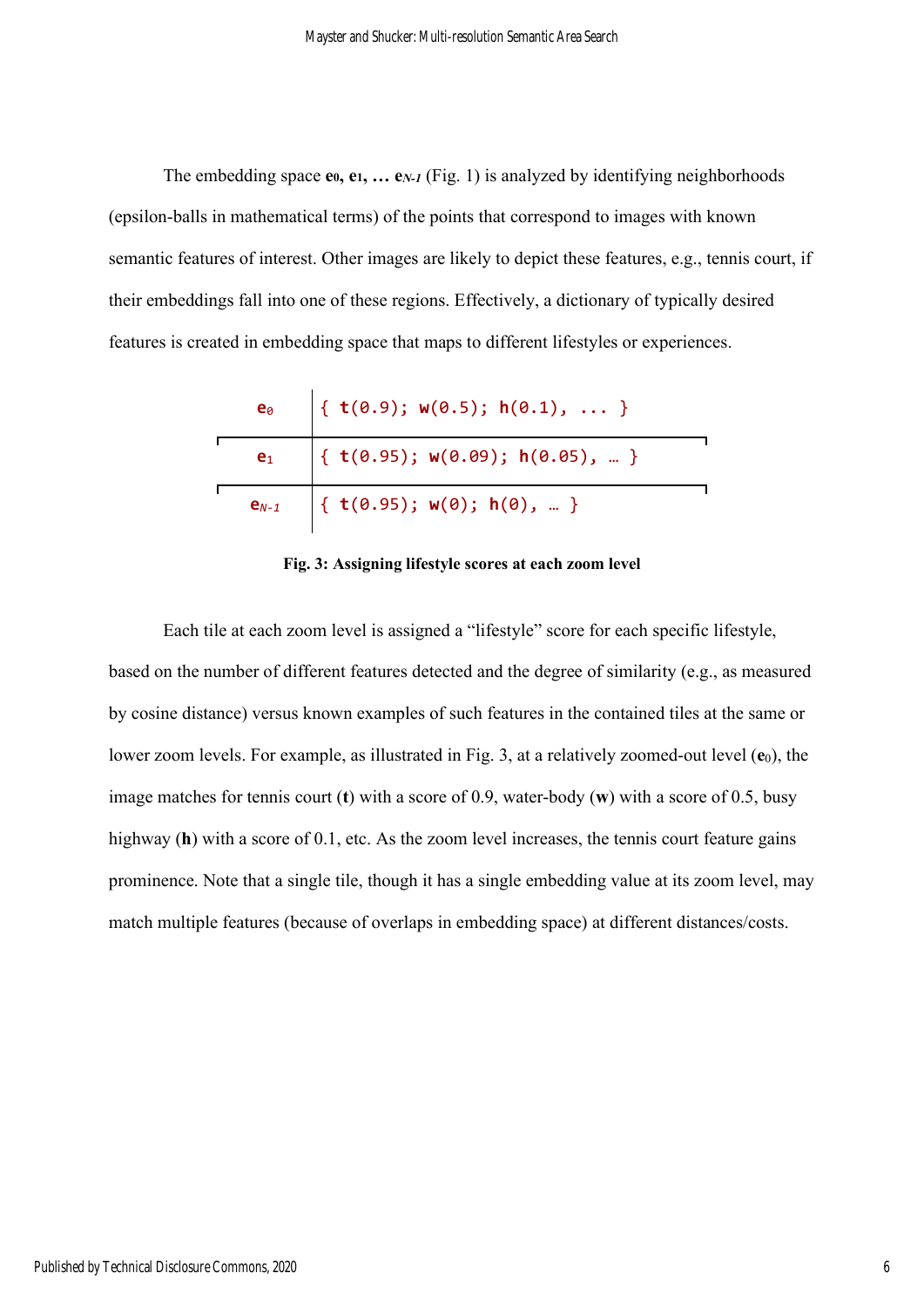

**Fig. 4: A user search for features within an area**

As illustrated in Fig. 4, when a user searches for areas (perhaps by drawing a certain shape (104) on a map (102), or within a certain radius of a specific point) that can support a specific lifestyle or matches a particular interest (semantic query), the space of the tiles at the zoom level corresponding to area size and overlapping the stipulated region is searched, and the top-scoring tiles are picked (106) based on that lifestyle, e.g., the "combined feature" score for that semantic query.

Likewise, queries of the form "show me a settled area similar to the one I'm in" (with the implication of a match in, e.g., urban environment features), or "I like this neighborhood in city X, show me neighborhoods in city Y like it" (with the implication of a real-estate search), or "show me an area with views similar to the one I'm in" (with the implication of a match in, e.g., features that tend to dominate the skyline) can be answered by consulting the dictionary for features that match these queries and looking for, across zoom levels, tiles or collections of tiles that have similar feature scores for the same features from these semantic groups as the ones in the area where the user is located or has specified as the source area for the query.

The dictionary of features or, alternatively, the dimensions of the embedding space (which, as stated, are not in a one-to-one map to semantic features, but rather each dimension a combination of semantic features) may be explicitly exposed to the search user as tunable